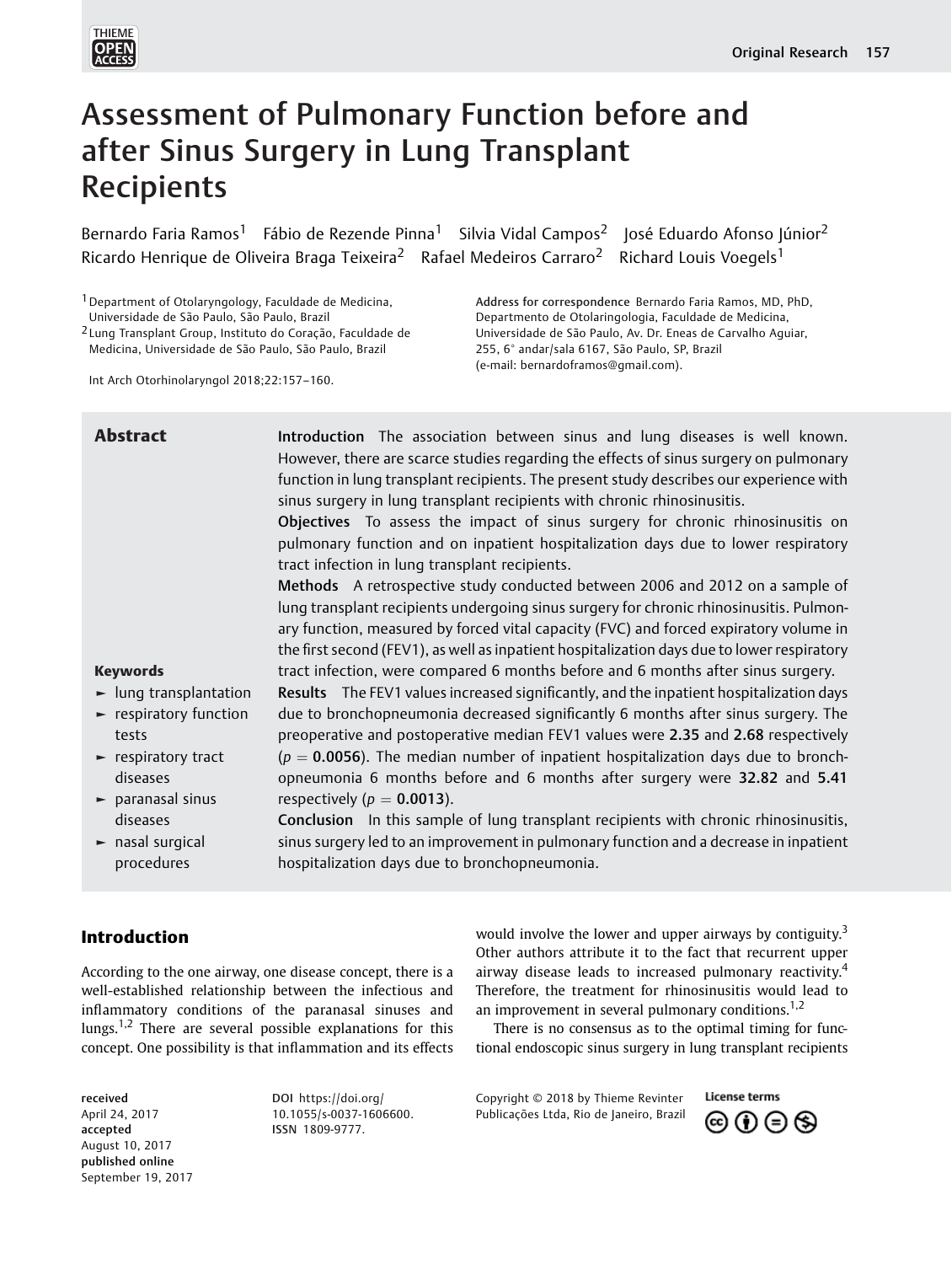with chronic rhinosinusitis. In patients with cystic fibrosis, sinus surgery should be performed beforelung transplantation if at all possible, so as to prevent post-transplant complications<sup>5</sup> such as recurrent bronchopneumonia or deterioration in lung function secondary to graft rejection. Furthermore, the paranasal sinuses have been proposed to serve as a reservoir for bacteria, which may lead to lung graft recolonization.<sup>6</sup>

Holzmann et al<sup>7</sup> reported a decrease in the incidence rates of tracheobronchitis and bronchopneumonia, and a trend toward a decreasing incidence of bronchiolitis obliterans in lung transplant recipients who had undergone sinus surgery. Patients with underlying pulmonary disease and concomitant rhinosinusitis who undergo sinus surgery exhibit decreased rates of hospital admission for bronchopneumonia, which suggests a potential for cost-saving and subjective improvements in quality of life. $8,9$  Holzmann et al<sup>7</sup> also reported successful reductions in lower respiratory tract colonization and recurrent pulmonary infection rates among lung transplant recipients with cystic fibrosis who underwent sinus surgery.

However, many of these patients are in highly unfavorable clinical condition before lung transplantation, precluding any otorhinolaryngological surgery or intervention. In addition, pre-transplant sinus surgery was not associated with a reduction in graft colonization after transplantation.<sup>6</sup> Although several authors have reported improvements in pulmonary function in asthmatic patients who underwent clinical or surgical treatment for chronic rhinosinusitis, $10,11$  it is unclear whether this also occurs in lung transplant recipients.

Within this context, and given the scarce literature on this patient population, studies are needed to examine the role of endoscopic sinus surgery in the improvement of pulmonary function, as well as the reduction of lower respiratory tract infections secondary to rhinosinusitis in lung transplant recipients. The objective of this study was to examine the impact of sinus surgery on pulmonary function as measured by forced vital capacity (FVC) and forced expiratory volume in the first second (FEV1) and inpatient hospitalization days due to lower respiratory tract infection in lung transplant recipients.

## Method

A retrospective study was conducted at a tertiary university hospital, with the approval of the institutional review board (under protocol number 061720/2012), on lung transplants recipients, regardless of the underlying lung disease indication, who had also undergone endoscopic sinus surgery between 2006 and 2012.

All patients had chronic rhinosinusitis refractory to the conventional nonsurgical treatment, progressive decline in pulmonary function, and recurrent lung infections.

All sinus surgeries were performed by the same surgical team, and consisted of endoscopic endonasal sinusectomy of the affected paranasal sinuses as determined by computed tomography  $(CT)$  ( $\blacktriangleright$ Table 1).

All patients underwent pulmonary function tests, which consisted of measuring the FVC and  $FEV<sub>1</sub>$  every three months.

| <b>Patient</b><br>number | Lund-Mackay<br>score |                | Surgically approached paranasal sinuses |                    |                           |                           |                           |                           |                           |                           |
|--------------------------|----------------------|----------------|-----------------------------------------|--------------------|---------------------------|---------------------------|---------------------------|---------------------------|---------------------------|---------------------------|
|                          | Right                | Left           | <b>Maxillary</b>                        |                    | Ethmoid                   |                           | Sphenoid                  |                           | Frontal                   |                           |
|                          |                      |                | Right                                   | Left               | Right                     | Left                      | Right                     | Left                      | Right                     | Left                      |
| 1                        | 10                   | 10             | X                                       | X                  | X                         | $\boldsymbol{\mathsf{X}}$ | X                         | $\boldsymbol{\mathsf{x}}$ |                           |                           |
| $\overline{2}$           | 8                    | 8              | $\pmb{\chi}$                            | $\mathsf{x}$       | $\boldsymbol{\mathsf{x}}$ | $\boldsymbol{\mathsf{X}}$ | $\boldsymbol{\mathsf{x}}$ | $\boldsymbol{\mathsf{X}}$ |                           |                           |
| 3                        | 10                   | 10             | X                                       | X                  | X                         | $\mathsf{x}$              | $\pmb{\chi}$              | $\pmb{\chi}$              |                           |                           |
| $\overline{4}$           | 12                   | 12             | X                                       | X                  | X                         | X                         | $\pmb{\chi}$              | $\boldsymbol{\mathsf{X}}$ | $\boldsymbol{\mathsf{x}}$ | $\mathsf{x}$              |
| 5                        | 8                    | 8              | $\mathsf{x}$                            | $\mathsf{x}$       | X                         | $\mathsf{x}$              | $\pmb{\chi}$              | $\boldsymbol{\mathsf{x}}$ |                           |                           |
| 6                        | 12                   | 12             | X                                       | X                  | X                         | X                         | $\pmb{\chi}$              | $\boldsymbol{\mathsf{x}}$ | X                         | $\mathsf{x}$              |
| $\overline{7}$           | 12                   | 12             | $\pmb{\chi}$                            | $\mathsf{x}$       | $\mathsf{x}$              | $\boldsymbol{\mathsf{X}}$ | $\pmb{\chi}$              | $\boldsymbol{\mathsf{X}}$ |                           |                           |
| 8                        | $\mathbf{0}$         | 6              | X                                       | X                  | X                         | X                         |                           |                           |                           |                           |
| 9                        | 12                   | 12             | $\boldsymbol{\mathsf{x}}$               | X                  | $\mathsf{x}$              | $\boldsymbol{\mathsf{X}}$ | $\boldsymbol{\mathsf{x}}$ | $\boldsymbol{\mathsf{x}}$ | $\boldsymbol{\mathsf{x}}$ | $\boldsymbol{\mathsf{x}}$ |
| $10\,$                   | 10                   | 10             | $\pmb{\chi}$                            | $\pmb{\chi}$       | X                         | $\mathsf{x}$              | $\pmb{\chi}$              | $\boldsymbol{\mathsf{x}}$ |                           |                           |
| 11                       | 8                    | 8              | X                                       | X                  | X                         | X                         | $\pmb{\chi}$              | $\boldsymbol{\mathsf{X}}$ |                           |                           |
| 12                       | 12                   | 12             | $\pmb{\chi}$                            | $\pmb{\mathsf{X}}$ | $\mathsf{X}$              | $\pmb{\chi}$              | $\pmb{\chi}$              | $\pmb{\chi}$              | $\mathsf{x}$              | $\mathsf X$               |
| 13                       | 8                    | 8              | X                                       | X                  | $\mathsf{x}$              | X                         | X                         | $\boldsymbol{\mathsf{X}}$ |                           |                           |
| 14                       | 12                   | 12             | $\boldsymbol{\mathsf{x}}$               | $\mathsf{x}$       | X                         | $\mathsf{x}$              | X                         | $\mathsf{x}$              | $\boldsymbol{\mathsf{x}}$ | $\boldsymbol{\mathsf{X}}$ |
| 15                       | 12                   | 12             | $\pmb{\chi}$                            | $\pmb{\chi}$       | X                         | $\mathsf{x}$              |                           |                           |                           |                           |
| 16                       | 10                   | 10             | $\mathsf{X}$                            | X                  | $\mathsf{x}$              | X                         | X                         | $\mathsf{x}$              |                           |                           |
| 17                       | $\overline{9}$       | $\overline{9}$ | X                                       | X                  | X                         | X                         | X                         | $\boldsymbol{\mathsf{X}}$ |                           |                           |

Table 1 Lund-Mackay score and surgically approached paranasal sinuses

Note: The "x" indicates the paranasal sinuses surgically approached.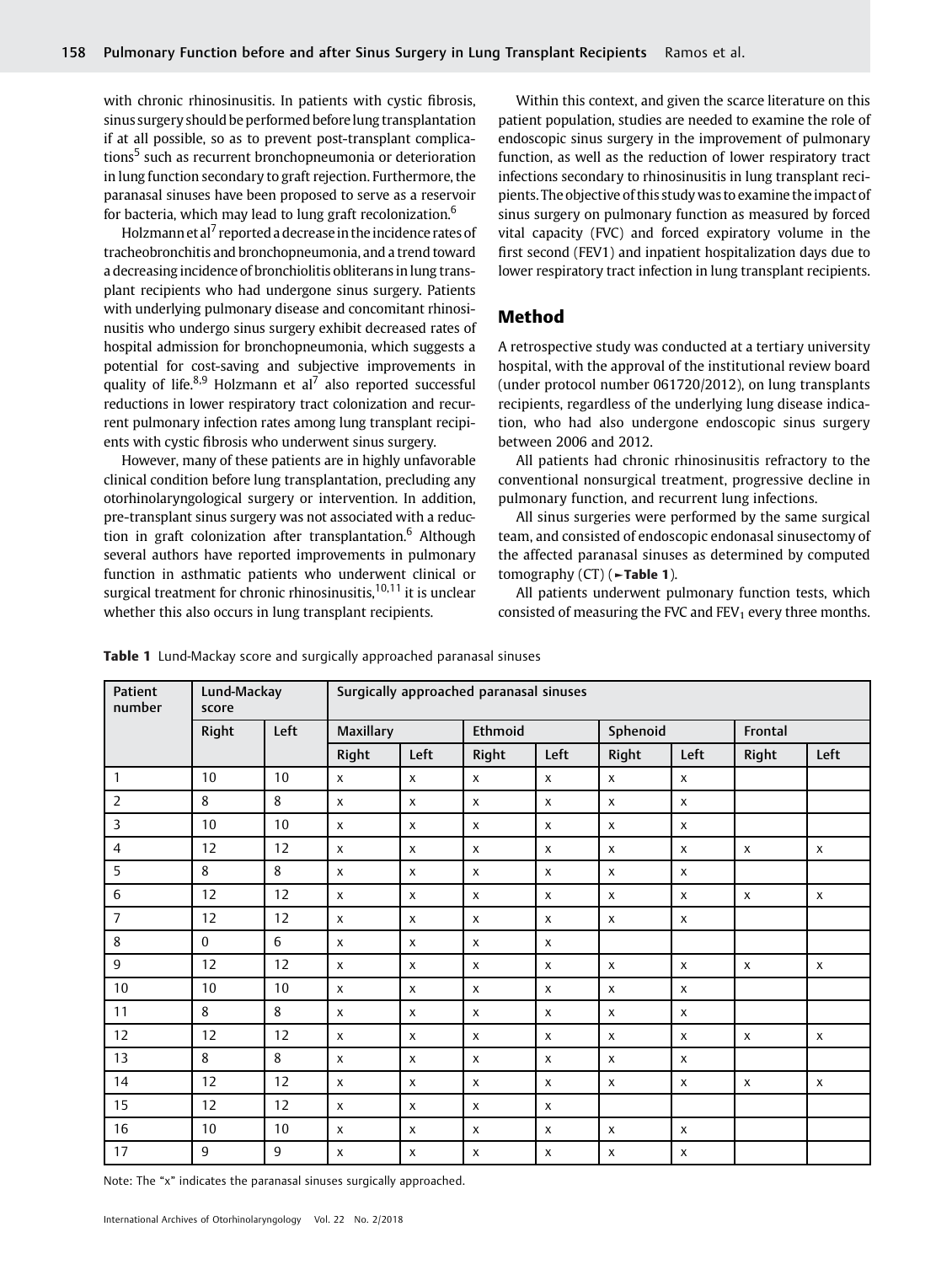Intravenous antibiotics were administered at least 48 hours before the surgery, andweremaintained until the results of the intra-operative cultures arrived. A course of oral or intravenous antibiotics that ranged from 14 to 21 days was administered after the sinus surgeries, as well as inhaled tobramycin, colistin or gentamicin twice a day for 4 weeks.

Statistical analyses were performed for the comparison between the median FVC and  $FEV<sub>1</sub>$  values obtained at baseline (before sinus surgery) and 6 months after surgery. The median numbers of inpatient hospitalization days due to bronchopneumonia 6 months before and 6 months after surgery were also compared. The non-parametricWilcoxon signed-rank test was used for both comparisons. The significance level was set at  $p = 0.017$  (after Bonferroni adjustment).

# Results

All patients underwent sinus surgery between 2006 and 2012, at least 6 months after lung transplantation. Overall, the sample comprised 17 patients: 11 (64.7%) males and 6 (35.3%) females; 10 (58.8%) were diagnosed with cystic fibrosis, 5 (29.4%) with bronchiectasis non-cystic fibrosis, 1 (5.9%) with pulmonary silicosis, and 1 (5.9%) with ciliary dyskinesia. Sinus surgery was performed after lung transplantation, and only 1 patient (patient number 11) required revision surgery 4 years after the first operation, due to recurrent polyposis in the maxillary sinuses and sinus complaints with no improvement despite conservative treatment. No patients experienced any severe surgical or anesthetic complications. ►Table 2 shows gender, age at sinus surgery, lung disease etiology, dates of lung transplant and sinus surgery, preoperative and postoperative FEV1 and hospitalization rates 6 months before and 6 months after the sinus surgery of each patient.

The comparison of the median pre- and postoperative  $FEV<sub>1</sub>$ values showed a significant improvement in this parameter after sinus surgery once the preoperative and postoperative median FEV1 values were respectively 2.35 and 2.68  $(p = 0.0056)$ . The number of inpatient hospitalization days was also significantly reduced after surgery, since the median number of inpatient hospitalization days due to bronchopneumonia 6 months before and 6 months after surgery were respectively 32.82 and 5.41 ( $p = 0.0013$ ). Furthermore, the median FVC value also increased, although the difference did not reach statistical significance ( $p = 0.3011$ ) ( $\blacktriangleright$ Table 3).

#### **Discussion**

In our study, improvements in pulmonary function and reduction in inpatient hospitalization days due to lower respiratory tract infection were observed following sinus surgery in lung transplant patients.

| Patient<br>number | Sex | Age at<br>sinus<br>surgery<br>(years) | Lung disease          | Lung<br>transplant<br>date | <b>Sinus</b><br>surgery<br>date | Preop<br>FEV <sub>1</sub> | Postop<br>FEV <sub>1</sub> | Hospitalization<br>days preop <sup>a</sup> | Hospitalization<br>days postop <sup>a</sup> |
|-------------------|-----|---------------------------------------|-----------------------|----------------------------|---------------------------------|---------------------------|----------------------------|--------------------------------------------|---------------------------------------------|
| 1                 | M   | 41                                    | Silicosis             | 09/09/00                   | 07/15/09                        | 3.04                      | 3.45                       | $\mathbf{q}$                               | $\Omega$                                    |
| $\overline{2}$    | M   | 26                                    | Cystic fibrosis       | 10/20/04                   | 08/15/05                        | 3.24                      | 3.3                        | 25                                         | 29                                          |
| 3                 | M   | 43                                    | <b>Bronchiectasis</b> | 04/25/05                   | 09/27/06                        | 1.36                      | 1.78                       | 30                                         | $\theta$                                    |
| 4                 | M   | 19                                    | Cystic fibrosis       | 01/31/06                   | 05/17/07                        | 2.35                      | 2.71                       | 19                                         | $\theta$                                    |
| 5                 | M   | 40                                    | Cystic fibrosis       | 03/22/06                   | 07/22/09                        | 2.33                      | 2.35                       | 56                                         | $\theta$                                    |
| 6                 | F   | 37                                    | <b>Bronchiectasis</b> | 09/05/06                   | 04/19/07                        | 1.68                      | 1.78                       | 62                                         | 26                                          |
| 7                 | M   | 21                                    | Cystic fibrosis       | 12/23/06                   | 01/17/08                        | 2.96                      | 3.17                       | $\Omega$                                   | $\mathbf{0}$                                |
| 8                 | M   | 26                                    | <b>Bronchiectasis</b> | 08/06/07                   | 09/02/10                        | 4.08                      | 4.04                       | $\Omega$                                   | $\Omega$                                    |
| 9                 | F   | 23                                    | Ciliary dyskinesia    | 03/03/08                   | 11/18/09                        | 3.2                       | 2.68                       | 65                                         | 14                                          |
| $10\,$            | F   | 22                                    | Cystic fibrosis       | 06/12/08                   | 09/23/10                        | 1.98                      | 2.38                       | 30                                         | $\boldsymbol{0}$                            |
| 11                | F   | 29                                    | <b>Bronchiectasis</b> | 06/20/08                   | 11/11/10                        | 1.56                      | 1.75                       | 27                                         | $\Omega$                                    |
| 12                | M   | 32                                    | <b>Bronchiectasis</b> | 09/19/07                   | 01/22/09                        | 2.83                      | 3.4                        | 14                                         | 21                                          |
| 13                | F   | 22                                    | Cystic fibrosis       | 10/20/08                   | 11/24/11                        | 1.66                      | 2.64                       | 23                                         | $\Omega$                                    |
| 14                | M   | 11                                    | Cystic fibrosis       | 05/19/09                   | 11/12/09                        | 0.74                      | 1.33                       | 33                                         | $\mathbf{0}$                                |
| 15                | M   | 22                                    | Cystic fibrosis       | 01/06/10                   | 01/19/11                        | 1.86                      | 1.85                       | 83                                         | $\mathbf{0}$                                |
| 16                | F   | 33                                    | Cystic fibrosis       | 03/09/10                   | 08/18/11                        | 2.75                      | 3.11                       | 37                                         | $\mathbf{0}$                                |
| 17                | M   | 37                                    | Cystic fibrosis       | 09/20/10                   | 04/04/12                        | 3.29                      | 3.57                       | 20                                         | $\mathbf{0}$                                |

Table 2 Subjects' characteristics, dates of lung transplant and sinus surgery, preoperative and postoperative FEV1, and hospitalization rates 6 months before and 6 months after sinus surgery

Abbreviations: F, Female; M, male; Postop, postoperative; Preop, preoperative; FEV1, forced expiratory volume in the first second. <sup>a</sup>The preoperative days were defined as all hospitalization days in the six months preceding the date of the operation, and the postoperative days were defined as all hospitalization days during the six months of follow-up (excluding the hospitalization days due to the sinus surgery).